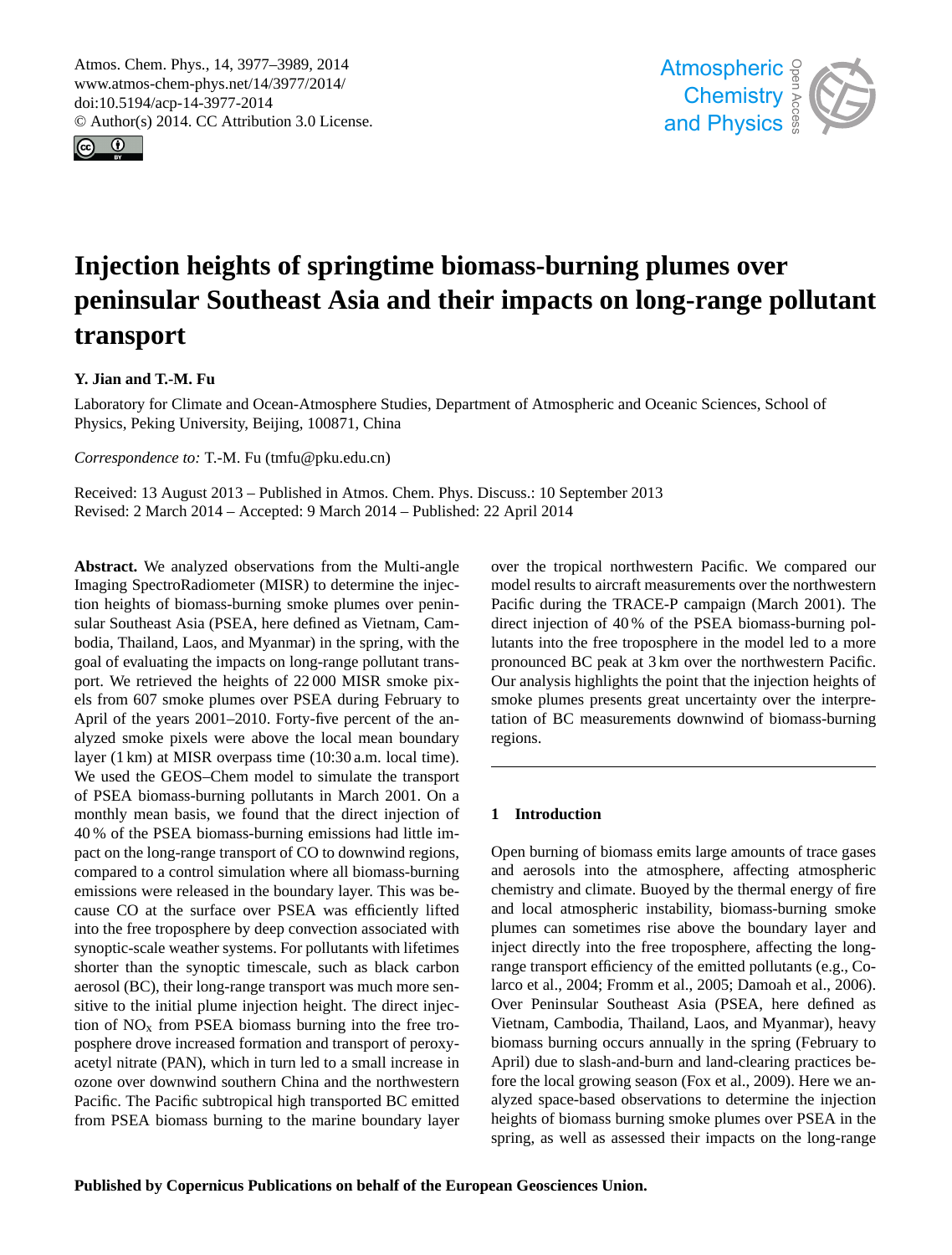transport of pollutants and the formation of ozone in downwind regions.

The pollutants emitted from PSEA biomass burning in the spring can be transported by the prevailing westerly wind to affect the air quality and chemistry over downwind southern China and the northwestern Pacific. Surface and ozonesonde measurements in southern China in the spring showed significant enhancements in CO, black carbon aerosol (BC),  $PM_{2.5}$ ,  $PM_{10}$ , and ozone when the local air was impacted by air masses back-traceable to PSEA (Liu et al., 1999; Chan et al., 2000; Deng et al., 2008; Lin et al., 2009, 2010; Yen et al., 2012). Using a regional model, Fu et al. (2012) found that the long-range transport of PSEA biomass-burning emissions during spring 2006 contributed significantly to the monthly mean surface concentrations of CO (20–50 %), ozone (10– 30%), and  $PM_{2.5}$  (10–70%) in southern China, as well as leading to 2–5 ppbv ozone enhancement in the lower troposphere over the western Pacific. Aircraft measurements along the Pacific Rim during the Transport and Chemical Evolution over the Pacific (TRACE-P) campaign in spring 2001 characterized the outflow of biomass-burning pollutants from PSEA to the northwestern Pacific (Jacob et al., 2003). Over the northwestern Pacific, back trajectories showed that 45 % and 60 % of the air masses sampled by TRACE-P aircraft at 2–4 km and 4–8 km altitude, respectively, were transported from PSEA (Kondo et al., 2004). Model simulations showed that the PSEA biomass-burning pollutants were lifted from the surface near their source region by deep convection. These pollutants were then transported along the warm conveyor belts ahead of cold fronts to the northwestern Pacific at altitudes above 2 km (Carmichael et al., 2003; Liu et al., 2003; Miyazaki et al., 2003; Lin et al., 2009).

Model studies showed that direct injection of biomass burning pollutants into the free troposphere generally leads to enhanced long-range transport, due to faster transport by the stronger winds and/or prolonged lifetime of the pollutants in the free troposphere (Leung et al., 2007; Chen et al., 2009). The standard treatment in most large-scale chemical transport models has been to release biomass-burning emissions in the boundary layer (e.g., Bey et al., 2001). Leung et al. (2007) and Turquety et al. (2007) simulated the transport of CO from summertime boreal forest fires. Both studies found that injecting 60 % of the biomass burning emissions directly into the free troposphere in the model improved agreement with downwind CO surface and column measurements, compared to simulations where biomass-burning emissions were released only in the boundary layer. Several studies embedded high resolution models or parameterization schemes to resolve the plume-rising process in largescale chemical transport models (Freitas et al., 2006, 2007; Rio et al., 2010). These studies also found that the injections of biomass-burning emissions into the free troposphere have a large impact on CO concentrations downwind (Freitas et al., 2006, 2007). Conversely, Chen et al. (2009) found that the injection heights of North American boreal fire emissions had limited impacts on CO concentrations over the downwind areas in North America. They attributed this lack of sensitivity to frequent strong convective activities occurring along the transport pathway, which would lift CO into the free troposphere regardless of the initial injection height. However, they showed that the long-range transport of BC was much more sensitive to injection height, owing to the shorter lifetime of BC compared to CO.

Space-based remote sensing, such as images from the Multi-angle Imaging SpectroRadiometer (MISR) and backscatter measurements from the Cloud-Aerosol Lidar with Orthogonal Polarization (CALIOP), can be used to determine the injection heights of biomass-burning smoke plumes (e.g., Kahn et al., 2007, 2008; Labonne et al., 2007). Height-retrieval studies using MISR images showed that the injection heights of smoke plumes associated with summertime North American forest fires ranged from a few hundred meters to 5 km (Mazzoni et al., 2007; Kahn et al., 2008; Val Martin et al., 2010). Analyses of CALIOP backscattering measurements of smoke plumes from summertime European forest fires similarly found injection heights of 1.6–5.9 km (Amiridis et al., 2010). However, Labonne et al. (2007) analyzed CALIOP backscatter measurements over 8 major biomass burning regions over the world during July–August 2006. They found that the injection height for most smoke plumes were within the boundary layer, especially in the tropics. Studies indicated that the injection heights of smoke plumes are sensitive to the type of biomass burned, the thermal power of the fire, and the atmospheric stability structure at the burning site (Ferguson et al., 2003; Mims et al., 2010; Val Martin et al., 2010, 2012; Tosca et al., 2011; Zender et al., 2012).

In this study, we analyzed satellite observations over PSEA in the spring during the years 2001 to 2010 to determine the injection heights of biomass burning smoke plumes. We applied the resulting probability distribution of smoke plume injection heights to a chemical transport model to assess the impacts on the long-range transport of pollutants to downwind southern China and the northwestern Pacific. We compared model results against aircraft measurements during the TRACE-P campaign in spring 2001 to further examine the impacts on long-range transport and the interpretation of measurements.

## **2 Data and methodology**

# **2.1 Fire observation from MISR and MODIS, and smoke plume identification using MINX**

We used a two-step approach to extract MISR observations of biomass-burning smoke plumes over PSEA in the spring during the years 2001 to 2010. We first used the Level 2 thermal anomalies product from the Moderate Resolution Imaging Spectroradiometer (MODIS) instrument (MOD14)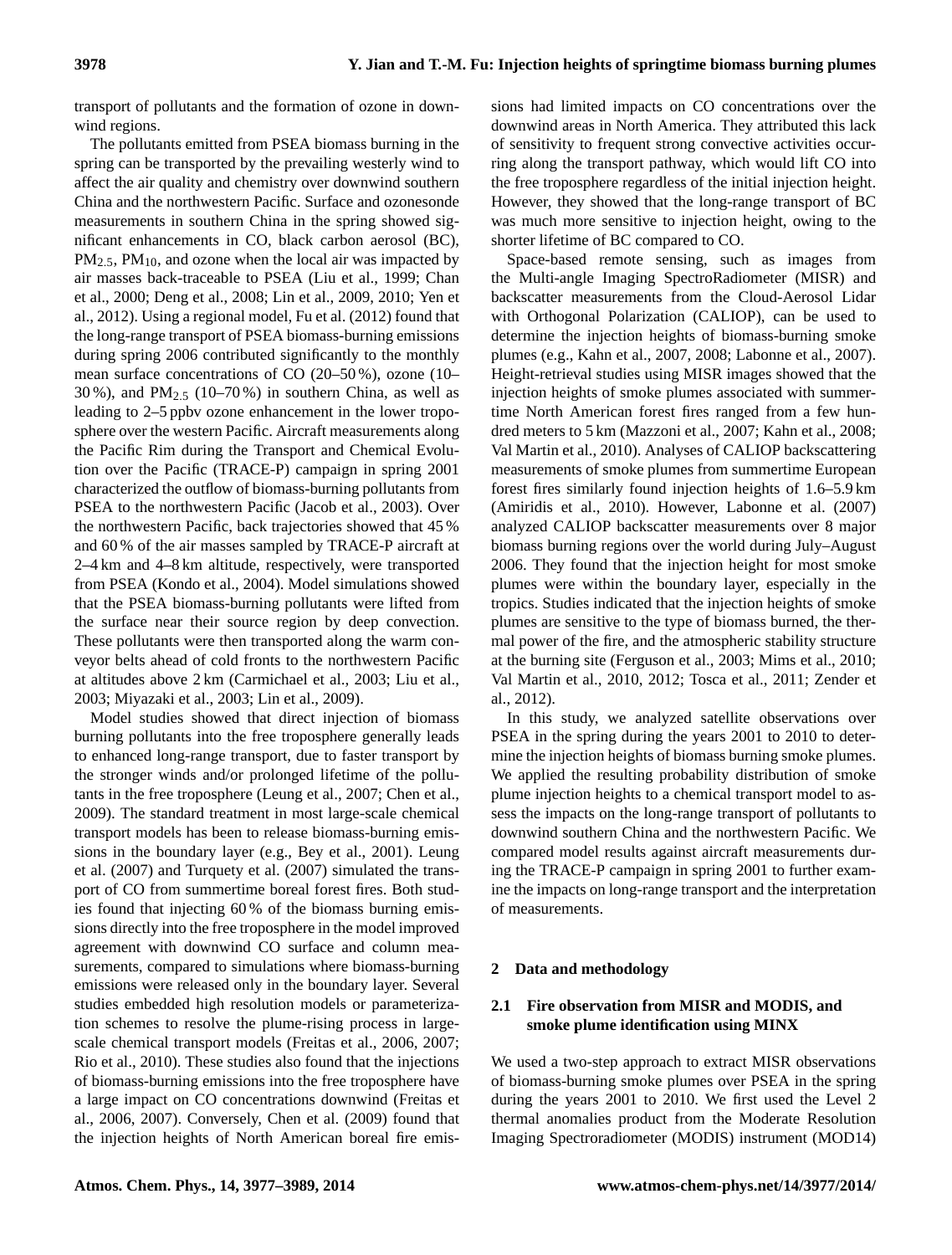(Giglio et al., 2003) to locate possible open fires over PSEA during this period. We then extracted the MISR scenes intersecting these thermal anomalies to screen for smoke plumes.

Both MODIS and MISR are onboard the NASA Terra satellite, which overpasses the equator in the descending mode at approximately 10:30 a.m. local time. The cross-track swath width of MODIS is 2330 km, such that global coverage is achieved every one to two days. MODIS has 36 spectral channels with wavelengths between  $0.4 \mu m$  and  $14.2 \mu m$ . Thermal anomalies are detected at 1 km spatial resolution (nadir) using the brightness temperatures derived from the 4 µm and 11 µm channels (Giglio et al., 2003).

The MISR instrument (Diner et al., 1998) consists of nine push-broom cameras placed at viewing angles from −70.5◦ to 70.5◦ (relative to nadir) in line with the ground track. Each camera acquires data at four wavelengths: 446 nm, 558 nm, 672 nm, and 866 nm. The cross-track width of the MISR swath, common to all nine cameras, is 360 km, such that global coverage is achieved every nine days at the equator. The horizontal resolution is 275 m in the red band for all nine cameras and in all four bands for the nadir camera. The horizontal resolution for the remaining 24 bands is 1.1 km.

We manually screened for smoke plumes with the aid of the MISR INteractive eXplorer software (MINX) developed by the Jet Propulsion Laboratory (Nelson et al., 2008, 2013). MINX combines the four spectral bands to form a highresolution true-color image for each of the nine cameras on MISR, and the resulting nine images can be animated. We used this animation, superimposed with the MODIS thermal anomalies, as a visual aid to subjectively identify smoke plumes. Our criteria for identifying a biomass-burning smoke plume were: (1) a plume-shaped area of high reflectivity was visible from the MINX animation; (2) that high-reflectivity area showed a shift in position relative to the surface between cameras, indicating that it was above the surface; and (3) the vertex of that high-reflectivity area was marked by one or more MODIS thermal anomalies. We manually determined the boundary and surface origin of the smoke plume, as well as the local wind direction, using the animation.

#### **2.2 Smoke pixel height retrieval using MINX**

We used the stereoscopic algorithm in MINX to retrieve the heights of the individual smoke pixels in the identified smoke plumes. Stereo-height retrieval is based on the shifts of pixels relative to the surface between cameras (Nelson et al., 2008, 2013). The MINX height retrieval algorithm uses data from the seven inner cameras on MISR, instead of using data from only the three center cameras as does the standard MISR height retrieval algorithm (Moroney et al., 2002). Also, MINX allows its users to specify the wind direction over the targeted area to better account for advection during the time lapses between cameras. The height of each smoke pixel was defined relative to the terrain directly underneath that smoke pixel. For most smoke pixels, we used the wind-corrected stereo-height retrieved by MINX. However, the wind correction factor could not be calculated for pixels less than 226 m above the local terrain or in scenes where the wind direction was within 15◦ of the instrument track. In such cases, we used the zero-wind stereo-height retrieval instead. The differences between wind-corrected stereo-height and zero-wind stereo-height were almost always within 500 m. Only 2 % of all the analyzed pixels had wind-corrected stereo-heights and zero-wind stereo-heights differing by more than 1 km, and these pixels were not excluded from the analysis. The horizontal and vertical resolutions for the pixel stereo-height retrieved by MINX were 1.1 km and 275 m, respectively (Nelson et al., 2013).

#### **2.3 Land cover data**

We used the MODIS Level 3 land cover product (MOD12Q1 – Friedl et al., 2010) to determine the type of land cover associated with each of the identified smoke plumes. This product was derived from a year of MODIS observations from both the Terra and Aqua platforms and contained the 17 International Geosphere-Biosphere Programme (IGBP) land cover classes. The horizontal resolution of the land cover data set was 0.5 km.

#### **2.4 Model simulations**

We used the GEOS–Chem global chemical transport model to simulate the transport of biomass-burning pollutants from PSEA during spring 2001. GEOS–Chem (version 9.1.2; [http:](http://acmg.seas.harvard.edu/geos) [//acmg.seas.harvard.edu/geos\)](http://acmg.seas.harvard.edu/geos) was driven by the assimilated meteorological data (MERRA) from the Goddard Earth Observing System (GEOS) of the NASA Global Modeling Assimilation Office (Bey et al., 2001). The native resolution of the meteorological data was  $0.67^{\circ}$  longitude ×  $0.5^{\circ}$  latitude, with 72 levels extending from the surface to 0.01 hPa. To drive our simulation, the horizontal resolution was reduced to  $2.5^\circ$  longitude  $\times 2.0^\circ$  latitude. Vertical levels were reduced to 47 levels, with 8 levels in the lowest 1 km and 14 levels between 1 km and 5 km. Meteorology fields were updated in the model every 3 h (every 1 h for surface quantities and planetary boundary layer depths, and every 6 h for instantaneous fields). The chemistry scheme in GEOS–Chem was as described in Bey et al. (2001) and Mao et al. (2010). Turbulent mixing within the boundary layer was assumed to be full and instantaneous (Bey et al., 2001). We conducted a sensitivity simulation using a non-local boundary layer mixing scheme (Lin and McElroy, 2010) but found that it had little impact on the results reported below in Sects. 4 and 5. Convective transport was computed from the convective mass fluxes in the meteorological fields, as described by Wu et al. (2007). Dry deposition was based on Wesely (1989) as implemented by Wang et al. (1998). Wet deposition was as described by Liu et al. (2001). Freshly emitted BC was assumed to be 80 % hydrophobic and 20 % hydrophilic, with a conversion timescale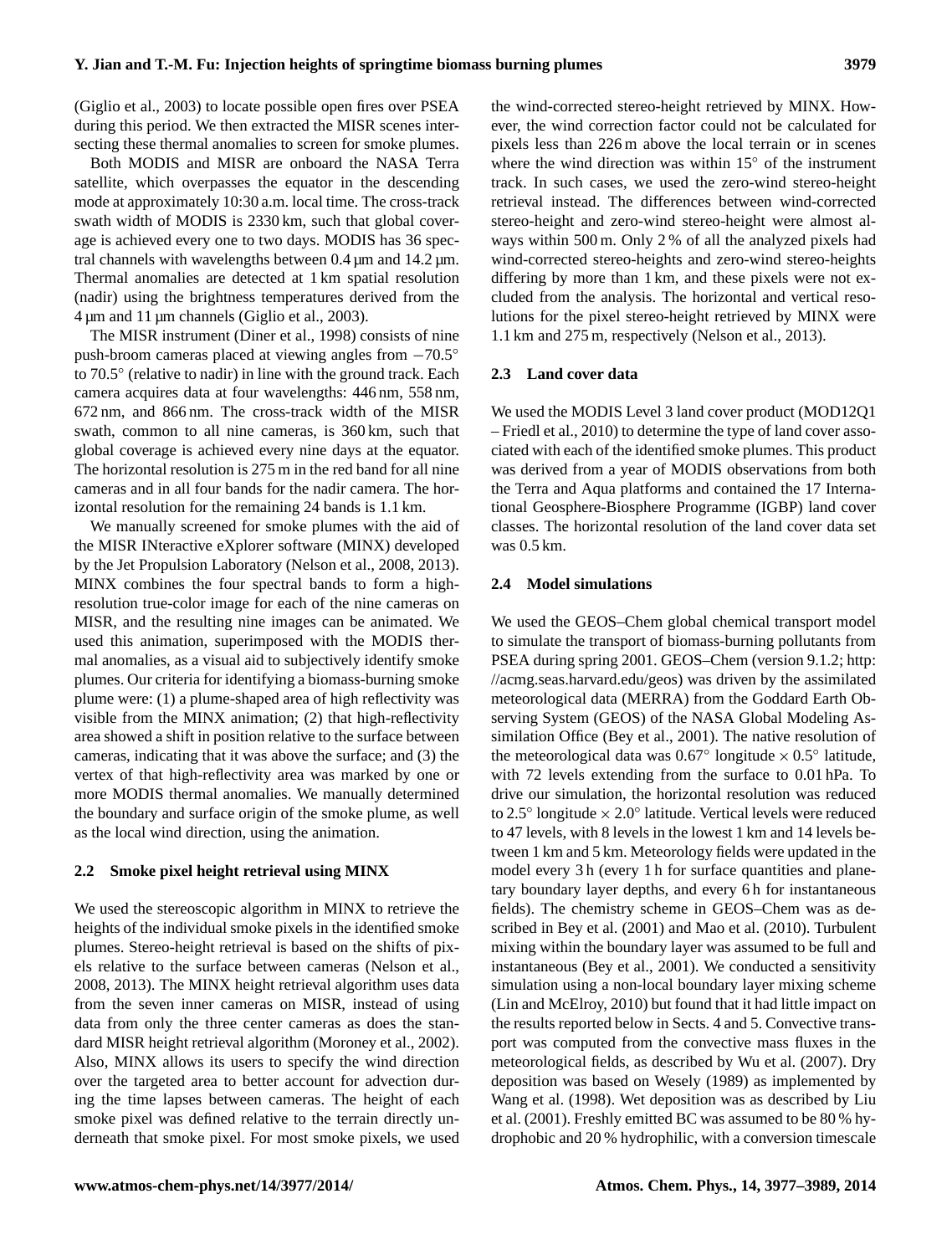|                               | <b>Biomass</b><br>burning <sup>c</sup> |                        | Anthropogenic<br>activities <sup>d</sup> |                        |
|-------------------------------|----------------------------------------|------------------------|------------------------------------------|------------------------|
|                               | <b>PSEA</b>                            | East and<br>South Asia | <b>PSEA</b>                              | East and<br>South Asia |
| CO $[Tgyr^{-1}]$              | 32                                     | 67                     | 21                                       | 300                    |
| $BC [TgCyr^{-1}]$             | 0.21                                   | 0.45                   | 0.18                                     | 3.0                    |
| $NOx$ [TgN yr <sup>-1</sup> ] | 0.33                                   | 0.85                   | 0.58                                     | 11                     |
| NMVOC $[TgC yr^{-1}]$         | 5.7                                    | 12                     | 5.0                                      | 55                     |

**Table 1.** Annual biomass burning and anthropogenic emissions from PSEA<sup>a</sup> and from the entire East and South Asia<sup>b</sup>.

<sup>a</sup> Here defined as Vietnam, Cambodia, Thailand, Laos, and Myanmar.

<sup>b</sup> Domain as defined in Fig. 3.

From Streets et al. (2003).

<sup>d</sup> From Zhang et al. (2009) and include biofuel emissions.

from hydrophobic to hydrophilic of 1.15 days (Park et al., 2005). GEOS–Chem has been used extensively to study the long-range transport of pollutants from Asia and from other parts of the world (e.g, Liu et al., 2003; Park et al., 2005; Leung et al., 2007; Turquety et al., 2007; Zhang et al., 2008).

Table 1 summarizes the emissions used in our model simulations. Annual biomass-burning emission totals for East and South Asia (domain shown in Fig. 3, including East Asia, South Asia and Southeast Asia) were taken from the inventory developed by Streets et al. (2003a), which had a native resolution of  $1^\circ \times 1^\circ$  and represented average burning conditions of the mid-1990s. Annual biomass-burning emissions of  $CO$ ,  $NO<sub>x</sub>$ , non-methane volatile organic compounds (NMVOC), and BC from PSEA were  $32$  Tg yr<sup>-1</sup>,  $0.33$  TgN yr<sup>-1</sup> (as NO<sub>2</sub>), 5.7 Tg yr<sup>-1</sup>, and 0.21 TgC yr<sup>-1</sup>, respectively. Monthly variations of East and South Asia biomass-burning emissions were from Duncan et al. (2001). Over PSEA, 82 % of the annual total biomass-burning emissions were emitted in the spring; half of the annual emission total was emitted in March. We applied daily variations to the emission fluxes by convoluting the monthly emission totals with the satellite-based daily burned area from the Global Fire Emissions Database version 4 (GFED4 – Giglio et al., 2013). Monthly mean biomass-burning emissions for the rest of the world were taken from the Global Fire Emissions Database version 2 (GFED2 – van der Werf et al., 2006) for the year 2001. The GFED2 inventory was not used for PSEA, because it has been shown to be significantly low-biased for the PSEA region (Fu et al., 2012).

Anthropogenic emissions for East and South Asia were taken from the inventory developed by Zhang et al. (2009), which had a native resolution of  $0.5^{\circ} \times 0.5^{\circ}$  and included emissions from power generation, industry, transportation, as well as residential sources. This inventory was developed for the year 2006 but the emission totals were consistent with top-down emission estimates for CO (Heald et al., 2004) and NMVOC (Fu et al., 2007) for the year 2001.  $BC$  and  $NO<sub>x</sub>$  emission estimates were likely to be high relative to the actual emissions in the year 2001 (Zhang et al., 2009). For PSEA, the total annual anthropogenic emis-

sions of CO, NO<sub>x</sub>, NMVOC, and BC were 20.5 Tg  $yr^{-1}$ ,  $0.59 \text{ TgN yr}^{-1}$  (as NO<sub>2</sub>),  $5.0 \text{ Tg yr}^{-1}$ , and  $0.18 \text{ TgC yr}^{-1}$ , respectively. The seasonal variations of emissions for the residential sector were dependent on monthly mean temperatures (Streets et al., 2003b). The monthly variations of powergeneration and industrial emissions for China were based on provincial monthly activity data (Zhang et al., 2009). For the rest of the world, we used annual mean anthropogenic emissions from the Emissions Database for Global Atmospheric Research (EDGAR) inventory for the year 2000 (Olivier and Berdowski, 2001) for CO and  $NO<sub>x</sub>$  and from the Reanalysis of the Tropospheric (RETRO) inventory for the year 2000 (Schultz et al., 2007) for NMVOCs. Biogenic VOC emissions were from the Model of Emissions of Gases and Aerosols from Nature (MEGAN) inventory version 2.1 (Guenther et al., 2012), with seasonal variations driven by leaf area index observations from MODIS (Myneni et al., 2002).

# **2.5 Aircraft measurements from the TRACE-P campaign**

We compared our model results to aircraft measurements during the TRACE-P campaign in spring 2001 (Jacob et al., 2003). Two NASA aircraft were deployed during the campaign: the DC-8 (12 km ceiling) and the P-3B (7 km ceiling). BC absorption was measured on both aircraft at 565 nm using particle soot absorption photometers (Radiance Research) and corrected for scattering (Bond et al., 1999; Clarke et al., 2004). We calculated BC concentrations by assuming a mass absorption efficiency of  $7.5 \text{ m}^2 \text{ g}^{-1}$  (Bond et al., 2013) and converting to standard temperature and pressure conditions (298 K and 1013 hPa, STP). On both aircraft, whole air samples were collected in canisters every 3–7 min during horizontal flight legs and every 1–3 min during ascents and descents. CH<sub>3</sub>Cl and C<sub>2</sub>Cl<sub>4</sub> concentrations in these canister air samples were determined using gas chromatography (Blake et al., 2003). BC, CH<sub>3</sub>Cl, and C<sub>2</sub>Cl<sub>4</sub> measurements were synchronized to a time resolution of one minute to identified the samples heavily impacted by biomass burning  $(CH_3Cl > 550$  ppt and  $C_2Cl_4 < 3$  ppt) following Kondo et al. (2004). Measurements and model results were both averaged to the temporal (15 min) and spatial (2.5◦ longitude  $\times$  2° latitude) resolution of the model for comparison (Sect. 5).

## **3 Injection height of springtime biomass-burning smoke plumes over PSEA**

#### **3.1 Probability distributions of smoke pixel heights**

We analyzed the MODIS and MISR observations over PSEA between February–April for the years 2001–2010 to identify the smoke plumes from biomass burning. MODIS detected 20 000 thermal anomalies in MISR footprints over PSEA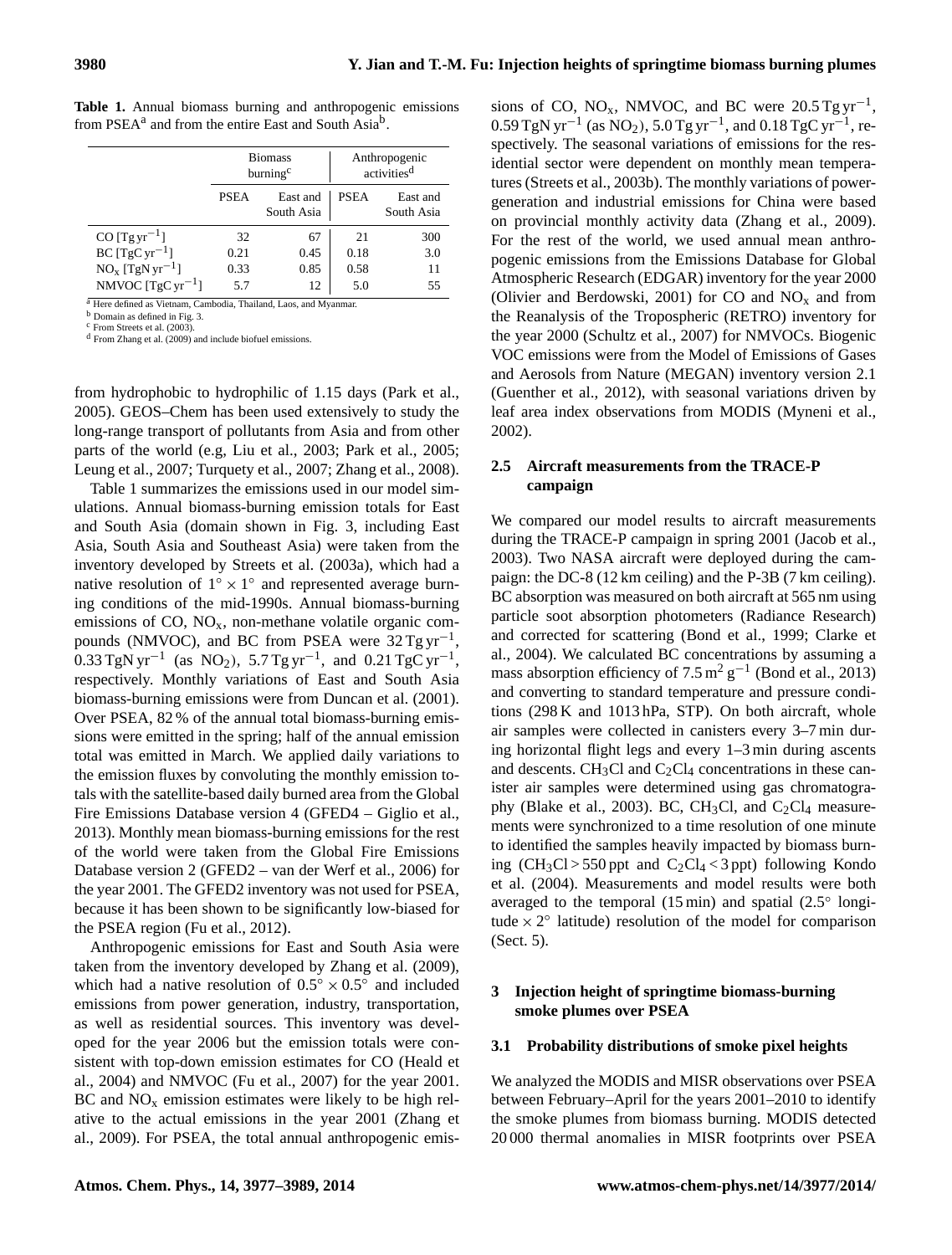

**Fig. 1.** Locations of identified smoke plumes over PSEA during February–April **(a)** for the years 2001 to 2010 and **(b)** for the year 2001. Symbols represent plumes over evergreen and deciduous broadleaf forests (red), woody savannas (green), and cropland and cropland/natural vegetation mosaics (blue).

during the target time periods. Using the criteria described in Sect. 2.2, a total of 607 biomass-burning smoke plumes were identified. Each identified smoke plume contained 10 to 400 smoke pixels. In all, heights were retrieved for 22 350 smoke pixels during February–April for the years 2001–2010.

Figure 1 shows the spatial distributions of the identified biomass-burning smoke plumes during February–April for the years 2001 to 2010 and for the year 2001 alone. The identified smoke plumes were largely distributed over agricultural areas near major rivers, including the Mekong, the Chao Phraya, the Salween, and the Irrawaddy. The areas with highest densities of identified smoke plumes were northern Laos and western Myanmar. The MODIS thermal anomalies also showed a similar spatial distribution (not shown). There was no significant difference in the spatial distributions of the identified smoke plumes from year to year.

Figure 2 shows the probability distribution of all smoke pixel heights (binned into 0.5 km intervals) in the spring during the years 2001 to 2010. Retrieved smoke pixel heights ranged from 0 to 6 km above the local terrain. Fifty-five percent of the smoke pixels were below 1 km, which was the mean local boundary layer height at Terra overpass time (10:30 a.m. local time) in the MERRA data set. Approximately 28 % of the smoke pixels were between 1 km and 2 km, and 17 % of the smoke pixels were above 2 km. Only 1.5 % of the smoke pixels were between 4 and 5 km, and only 0.4 % of the smoke pixels were between 5 and 6 km. Overall, 45 % of the smoke pixels were above the local mean boundary layer. Figure 2 also shows the range of smoke pixel height probability for each year between 2001 and 2010. There was considerable interannual variability in the probability distribution of the smoke pixel heights. The percentage of smoke pixels above 1 km was lowest at 24 % in 2010 and highest at



**Fig. 2.** Probability distribution of all smoke pixel heights from smoke plumes observed by MISR during February to April for the years 2001–2010 (black line). The grey area below 1 km altitude indicates the mean local boundary layer at Terra overpass time (10:30 local time) in the MERRA assimilated meteorology data set. Also shown are probability distributions for smoke pixel heights associated with different land covers: evergreen and deciduous broadleaf forest (red), woody savanna (green), and cropland and cropland/natural vegetation mosaic (blue). The error bars show the range of probability for individual years between 2001 and 2010.

58 % in 2007. The percentage of smoke pixels above 1 km was 57 % in 2001.

We found that the smoke pixel heights varied with the type of land cover burned. Figure 1 shows the land cover at the locations of each of the identified smoke plumes. Out of the 607 smoke plumes identified during 2001–2010, 64 % were over evergreen and deciduous broadleaf forests, 30 % were over woody savanna, and 6 % were over cropland or cropland/natural vegetation mosaic. This likely indicates extensive slashing and burning of forested areas for agriculture in the PSEA region. Alternatively, the smaller scale fires over croplands may be under-detected, and we will return to this point in Sect. 3.2. Figure 2 also shows the probability distributions of smoke pixel heights over broadleaf forests, woody savanna, and cropland. The retrieved heights of smoke pixels over croplands were significantly lower in altitude compared to those over broadleaf forests and savanna. We analyzed several cases of MODIS fire radiative power within the smoke plumes and found that the fires were less energetic over croplands than over forests and savanna. Seventysix percent of the smoke pixels over croplands were below 1 km, with no pixels above 4 km. Forty-four percent of the smoke pixels over woody savanna were above 1 km, with 1.1 % above 5 km. Forty-seven percent of the smoke pixels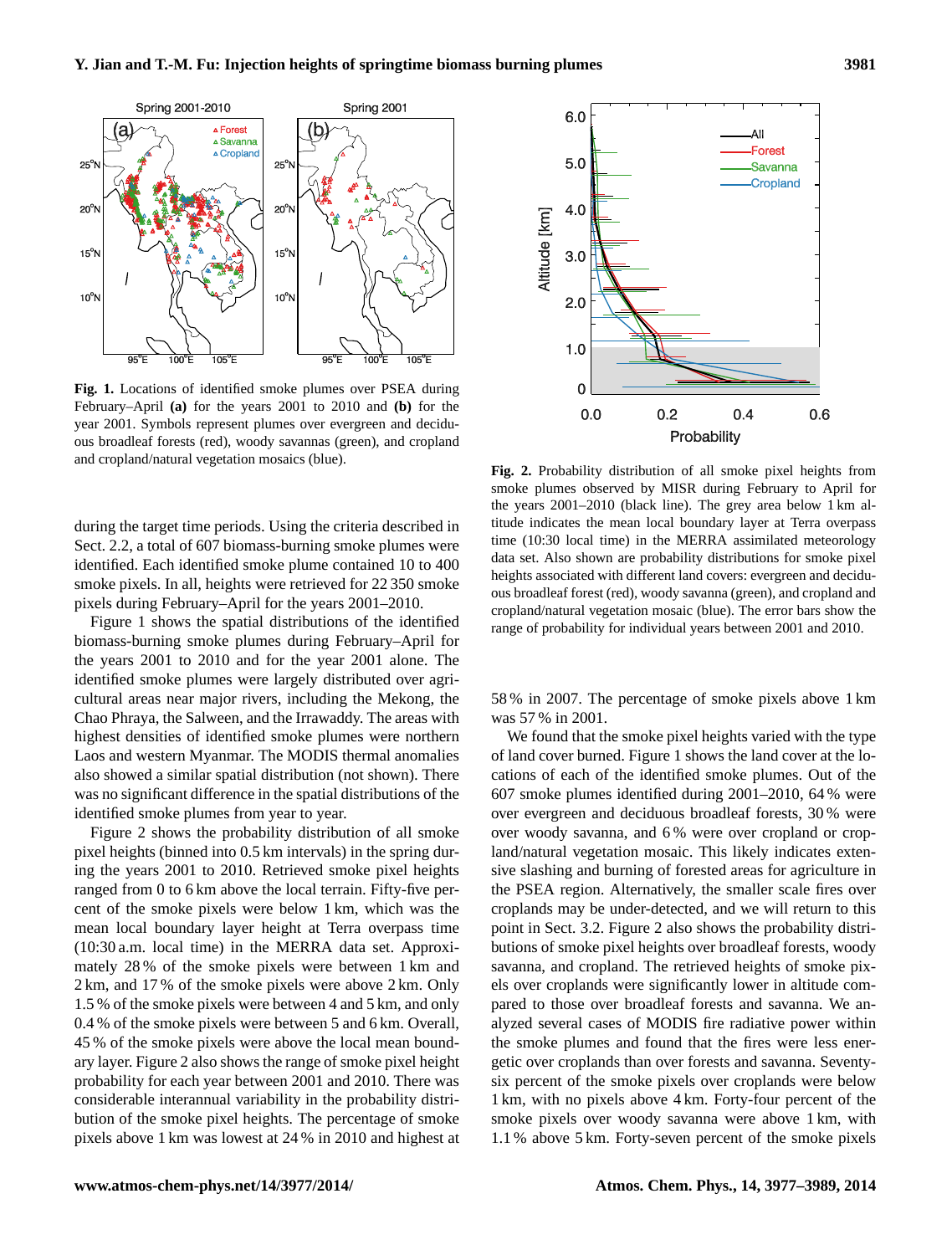over broadleaf forests were above 1 km, with 0.1 % above 5 km.

# **3.2 Uncertainty analysis**

The probability distributions of smoke pixel heights determined in Sect. 3.1 were susceptible to possible biases from sampling. The smoke plume heights detected at Terra satellite overpass time (approximately 10:30 a.m. local time) may not be representative of the smoke plumes during other times of the day, especially for fires associated with agriculture. Giglio (2007) showed that the diurnal cycle of fire activity over Southeast Asia peaks at 15:00 local time. Also, the MISR swath is 360 km wide while the MODIS swath is 2330 km wide. As a result, 85 % of the fire pixels detected by MODIS were not within MISR footprints. In addition, fires and smoke plumes obscured by clouds were not detected by either MODIS or MISR. We assumed that the smoke plumes outside of the MISR temporal and spatial footprints or obscured by clouds had the same smoke pixel height distribution as the ones analyzed in Sect. 3.1. However, we acknowledge that these are important uncertainties that should be further investigated using complementary in situ or remote sensing measurements.

Additional uncertainty in the smoke pixel height probability distribution may come from the under-identification of small or low plumes. In our analysis, only half of the MODIS thermal anomalies within MISR footprints were associated with a visible smoke plume. Some of the thermal anomalies without visible smoke plumes may be false detection due to sun glint, hot desert surface, coasts, or clouds (Giglio et al., 2003). However, it was also possible that smoke plumes that were small or close to the surface were not visible to our eyes in the MISR imageries due to their low reflectivity contrast. To assess this bias, we analyzed the number of thermal anomalies associated with each of the identified smoke plumes in spring 2010. We found that each of the identified smoke plumes was associated with a range of 1 to 12 MODIS thermal anomalies at the vertex of the plume. The thermal anomalies not associated with visible smoke plumes were in most cases stand-alone. We assumed that these standalone thermal anomalies were detected falsely or associated with very small fires with little emission. To each cluster of more than two MODIS thermal anomalies but without a visible smoke plume, we assigned five smoke pixels (half the smallest number of smoke pixels in identified plumes), each with a height  $<$  500 m (the lowest altitude bin in Fig. 2). A total of 105 smoke pixels were thus assigned. The resulting difference in the overall probability of smoke pixel height below 1 km was less than 3 %, and we ignored this source of error henceforth.



**Fig. 3.** Monthly mean biomass-burning emissions of CO from East and South Asia for March 2001. Monthly mean emission totals were from the inventory developed by Streets et al. (2003) and temporally distributed based on the daily burned area from GFED4 (Giglio et al., 2013). Also shown are the locations of the BC measurements over the northwestern Pacific from the Trace-P aircraft campaign which we used for model evaluation in Sect. 5 (black lines: DC-8; red lines: P-3B).

# **4 Impacts of smoke injection height on long-range pollutant transport and ozone formation**

## **4.1 Long-range transport of CO**

We used the GEOS–Chem model to simulate the outflow of PSEA biomass-burning pollutants in spring 2001 and assessed the impacts of smoke plume injection heights on the long-range transport of pollutants. Two simulations were conducted. In the control simulation, all biomass-burning emissions were released evenly within the boundary layer following the standard practice in GEOS–Chem. In the sensitivity simulation, the biomass-burning emissions over PSEA were released according to the probability distribution of smoke pixel heights observed by MISR for the year 2001. That is, 40 % of the PSEA biomass-burning emissions were released in the model evenly between the top of the local boundary layer and 5 km altitude, while the remaining 60 % were released in the boundary layer. Both simulations were conducted from July 2000 to April 2001. The first eight months spun up the model. Below we focused on March 2001, when the biomass-burning emissions from PSEA were at their peak. Figure 3 shows the biomassburning emissions of CO for March 2001. Emissions were high over the entire PSEA with the largest fluxes exceeding  $5 \times 10^{12}$  molecules cm<sup>-2</sup> s<sup>-1</sup> over northern Laos and western Myanmar, consistent with the locations of smoke plumes observed by MISR (Fig. 1).

Figure 4a and b show the monthly mean CO concentrations in March 2001 in the control simulation, as well as the fraction contributed by PSEA biomass burning and the monthly mean wind fields, at five different altitudes. At the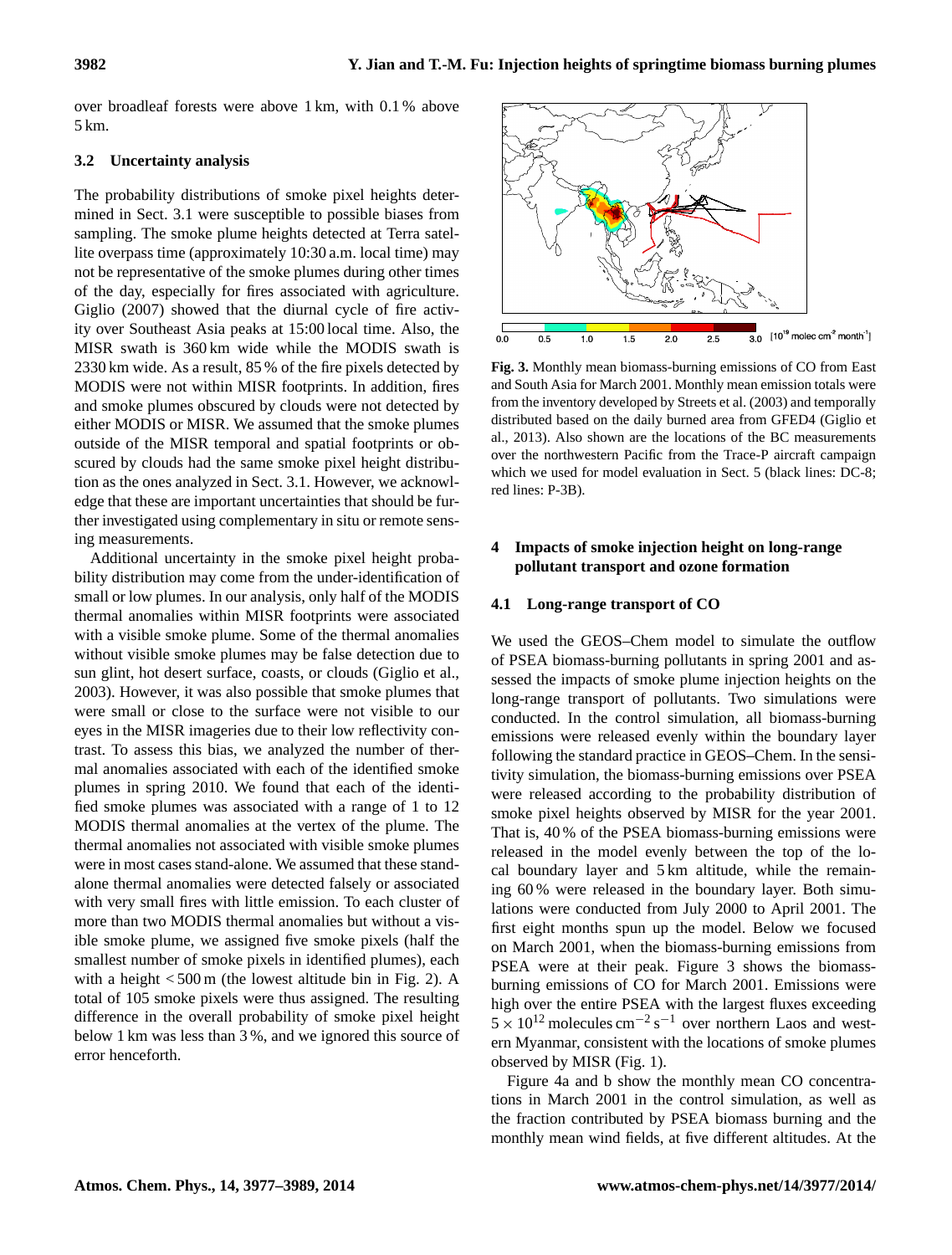surface, the highest CO concentrations exceeding 300 ppb were found over PSEA, where the local biomass-burning emissions contributed 10–40 % of the surface CO. PSEA biomass-burning emissions also contributed 5–15 % of surface CO over Southwest China near the China-PSEA border, but otherwise had little impact on the surface CO concentrations over the rest of East Asia. At 850 hPa, the area most affected by PSEA biomass-burning emissions remained over PSEA, indicating that the emitted pollutants were largely transported vertically between the surface and 850 hPa over PSEA in the control simulation. At 700 hPa and above, however, the area most affected by PSEA biomass-burning emissions shifted northwestward to southern China and extended to the northwestern Pacific, reflecting the transport by the southwesterly to westerly wind at this altitude. Over southern China and the northwestern Pacific, PSEA biomass-burning contribution was most prominent at 700 hPa, consistent with previous ozonesonde and aircraft observations of the PSEA outflows (Liu et al., 1999; Chan et al., 2000; Carmichael et al., 2003).

Figure 4c shows the percent changes of the monthly mean CO concentrations in the MISR-constrained simulation relative to the control simulation. We found that directly injecting PSEA biomass-burning pollutants into the free troposphere had only a small impact on the long-range transport of CO. Over the PSEA source region, CO concentrations decreased by 3–10 % at the surface and increased by 3–10 % at 700 hPa, reflecting the direct injection of CO into the free troposphere in the MISR-constrained simulation. Downwind, CO concentrations increased by less than 5 % at 700 hPa over the South China sea, with no significant changes anywhere else. Figure 5a shows the percentage difference of the tropospheric column CO burden in the MISR-constrained simulation relative to the control simulation. The direct injection of PSEA smoke plumes into the free troposphere led to less than 1 % decrease in the CO burden over the source and downwind regions.

Why was the long-range transport of biomass-burning CO from PSEA insensitive to the smoke plume injection height? We found that the surface circulation over PSEA in March was dominated by a persisting low-pressure system, which converged surface air and induced deep convection over the region (Fig. 4b). That deep convection was enhanced by the passage of cold fronts associated with midlatitude cyclones every 2–7 days (Liu et al., 2003). Therefore, CO, which has a lifetime of 1–2 months, was efficiently lifted by these synoptic-scale processes from the surface to 2–3 km, where it was subsequently transported downwind by the persistent westerly. We concluded that for PSEA biomass-burning pollutants with lifetime significantly longer than 7 days (the synoptic timescale), their long-range transport was relatively insensitive to the plume injection heights on a monthly basis. This finding was similar to that of Chen et al. (2009) for North American boreal fire emissions.



**Fig. 4. (a)** Monthly mean CO concentrations and **(b)** the fractions contributed by biomass burning from PSEA at five different altitudes during March 2001 in the control simulation. Arrows indicate the monthly mean wind. **(c)** The percent changes of simulated monthly mean CO concentrations in the MISR-constrained simulation relative to the control simulation.

# **4.2 Impacts on the long-range transport of BC, NOx, and peroxyacetyl nitrate (PAN), and the formation of ozone**

Figure 6a shows the percent changes of BC concentrations in the MISR-constrained simulation relative to the control simulation during March 2001. We found that the long-range transport of BC was more sensitive to the smoke plume injection height than that of CO. Over PSEA, surface BC concentrations decreased by 20–40 %, reflecting the smaller amount of biomass-burning pollutants released at the surface in the MISR-constrained simulation. At 700 hPa, the increases in BC concentrations as a result of the direct injection of BC pollutants into the free troposphere were 50–100 %, much larger than those for CO. BC over PSEA was removed by wet scavenging at a timescale of four days. As a result, surface BC was not as efficiently transported into the free troposphere by deep convection, such that the impact of direct injection into the free troposphere was more pronounced. Subsequent eastward transport of BC to southern China and the northwestern Pacific between 15–25◦ N increased by as much as 70 % at 700 hPa and by 20–50 % at 500 hPa. Interestingly, BC concentrations also increased significantly by over 50 % at low altitudes (surface to 850 hPa) over the tropical northwestern Pacific (5–15◦ N, 130–160◦ E), where the prevailing wind was easterly. We found that this was due to the increased transport of BC to the northwestern Pacific (15–25◦ N) between 700 hPa and 500 hPa. Part of this BC was then transported clockwise by the Pacific subtropical high pressure system and carried to lower altitude by the subsiding northeasterly flow between 5–15◦ N (Fig. 6a). To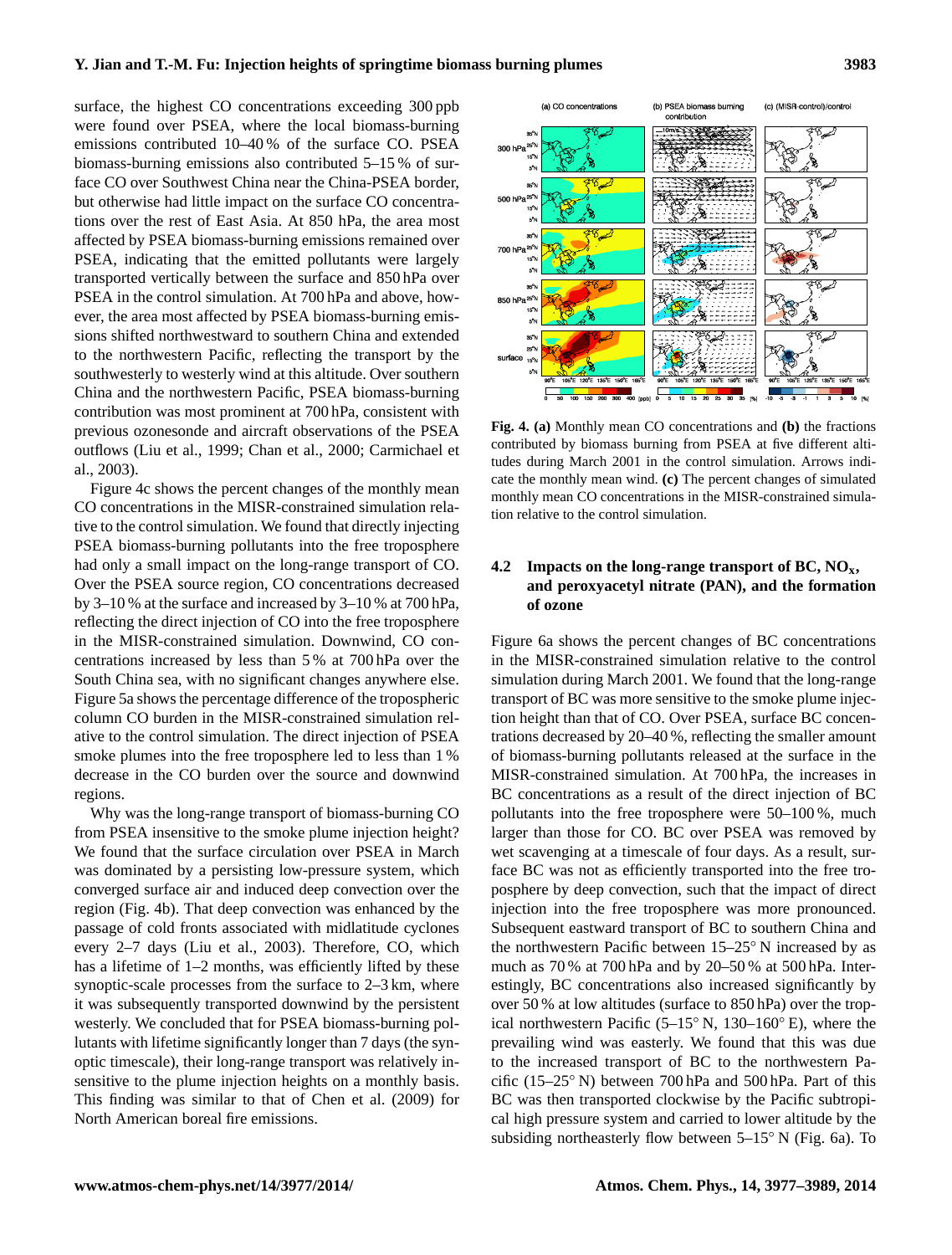

**Fig. 5.** Percent differences of tropospheric column **(a)** CO, **(b)** BC, **(c)** NOx, **(d)** peroxyacetyl nitrate (PAN), and **(e)** ozone concentrations in the MISR-constrained simulation relative to control simulation during March 2001.

the best of our knowledge, this transport pathway of PSEA pollutants to the tropical northwestern Pacific in the spring has not been reported previously. The BC thus transported may impact the marine boundary layer dynamics through its semi-direct radiative effect (Koch and Del Genio, 2010) and warrants further investigation.

Figure 6 also shows the percent changes of  $NO<sub>x</sub>$ , PAN, and ozone concentrations in the MISR-constrained simulation relative to the control simulation. The photochemical lifetime of  $NO<sub>x</sub>$  in the lower troposphere is only several hours, shorter than the timescale of deep convection. Therefore, the vertical profile of  $NO<sub>x</sub>$  over the source region was also sensitive to the injection height of smoke plume. As seen in Fig. 6b, monthly mean  $NO<sub>x</sub>$  concentrations over PSEA decreased by 5–20 % at the surface and increased by 10– 50 % at 700 hPa. This change in  $NO<sub>x</sub>$  then drove changes in the formation of PAN (Fig. 6c), such that PAN concentrations increased by 10–40 % at 700 hPa. The increases of  $NO<sub>x</sub>$  and PAN lead to increase in ozone over PSEA and the downwind region (Fig. 6d). During 1–5 March, when PSEA biomass burning was strongest, the daily mean  $NO<sub>x</sub>$ , PAN and ozone concentrations could increase by as much as 40 %,



**Fig. 6.** Percent changes of pollutant concentrations in the MISRconstrained simulation relative to the control simulation for **(a)** BC, **(b)** NOx, **(c)** PAN, and **(d)** ozone at five altitudes during March 2001. Arrows indicate the monthly mean wind.

50 % and 20 %, respectively, over the northwestern Pacific. On a monthly mean basis, however, the changes of  $NO<sub>x</sub>$ , PAN and ozone concentrations over the northwestern Pacific were within 5 %, since the monthly mean contribution of the PSEA biomass-burning emissions to  $NO<sub>x</sub>$  there was less than 2 %.

Figure 5b–e shows the percent changes of the monthly mean column burden of BC,  $NO<sub>x</sub>$ , PAN, and ozone in the MISR-constrained simulation relative to the control simulation. The tropospheric BC burden was most sensitive to the smoke plume injection height and increased by 20–30 % between 5–25◦ N over the northwestern Pacific. The column burden of  $NO_x$ , PAN, and ozone increased  $1-10\%$  above PSEA.

## **5 Comparison with TRACE-P aircraft measurements of BC**

Our model simulations in Sect. 4 showed the injection height of smoke plumes over PSEA had the largest impact on the long-range transport of PSEA biomass-burning BC to the northwestern Pacific. Here we compared model results against TRACE-P aircraft measurements over the northwestern Pacific (south of 25◦ N). Figure 3 shows the location of aircraft measurements used in our analysis. We sampled the model along the flight tracks at 1 min intervals. Measurements and model results were both averaged to the temporal (15 min) and spatial resolution of the model for comparison. Intercomparison flights during TRACE-P showed that the aerosol absorption measurements on the DC-8 were systematically higher than that on the P-3B (Moore et al., 2004). We examined the data from the two aircraft separately.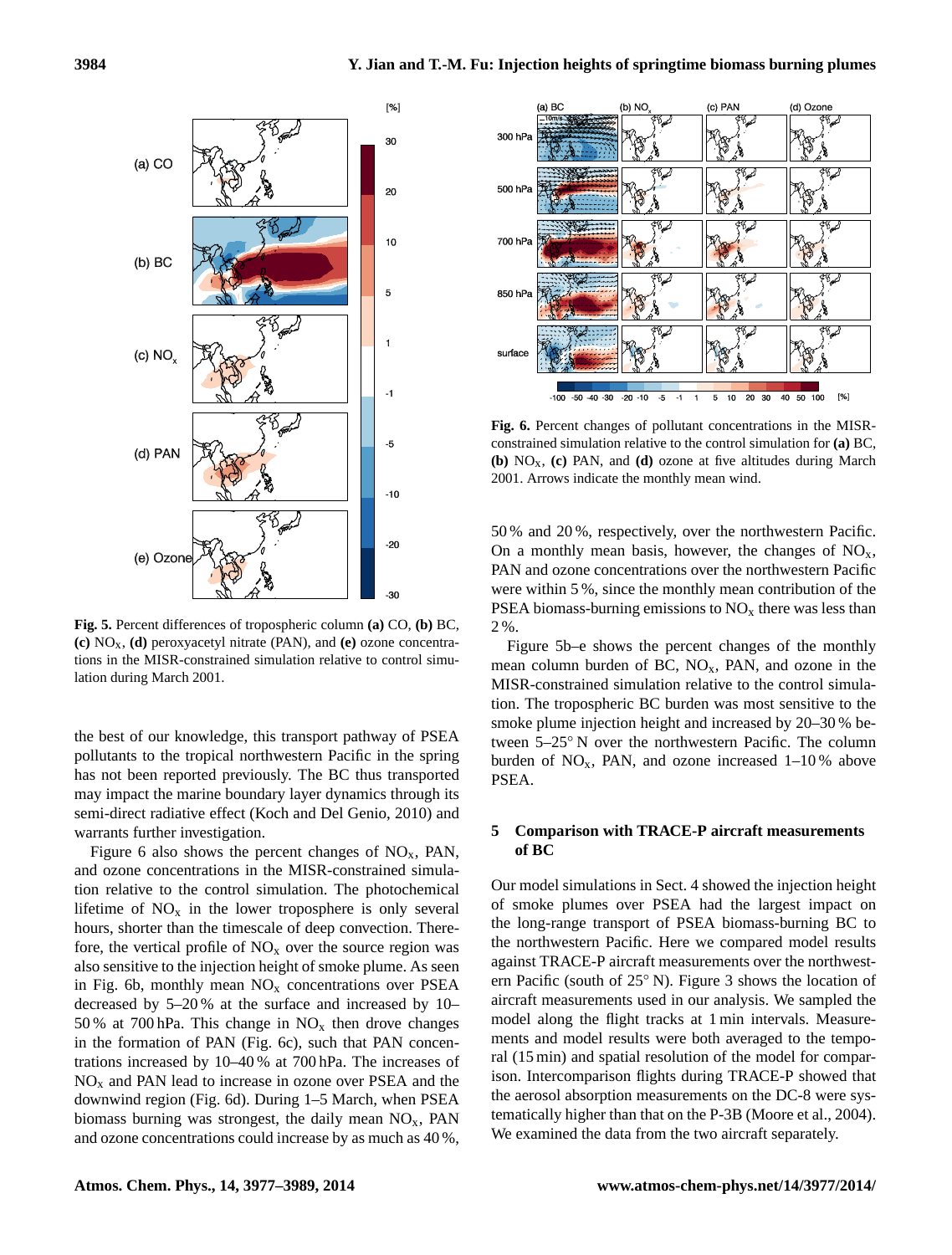

**Fig. 7.** Vertical profiles of BC concentrations over the northwestern Pacific (south of 25◦ N) as measured by aircraft during the TRACE-P campaign and as simulated by the model. The black, red and green lines represent BC concentrations from the aircraft observations, the sensitivity simulation using the MISR injection height profile, and the control simulation, respectively. Upper panel: all air masses sampled by the TRACE-P aircraft (DC-8 and P-3B). Lower panel: air masses significantly impacted by biomass burning. Model results were sampled along the flight tracks (Fig. 3). Measurements and model results were both averaged to the temporal and spatial resolution of the model for comparison. The error bars show the standard deviations. The numbers on the right are the numbers of model grids averaged.

Figure 7a and b compare the observed and simulated vertical profiles of BC concentrations in all air masses sampled by the aircraft. On both aircraft, measured BC concentrations were less than 1.1  $\mu$ g m<sup>-3</sup> below 2 km, increased to > 1.4  $\mu$ g m<sup>-3</sup> around 3 km, and decreased sharply to < 0.3 µg m−<sup>3</sup> above 4 km. The local maximum of BC concentrations at 2–3 km (1.4  $\mu$ g m<sup>-3</sup> on the DC-8 and 1.7  $\mu$ g m<sup>-3</sup> on the P-3B) reflected the altitude of the outflow from PSEA, as shown previously in the back trajectory analysis by Kondo et al. (2004). Both the control simulation and the MISRconstrained simulation reproduced the general features of the observed vertical profiles. The outflow feature at 2–3 km was more pronounced in the MISR-constrained simulation, with simulated BC concentrations 21 % (DC-8 track) and 27 % (P-3B track) higher than those in the control simulation.

We further compared model results against the measured BC concentrations only in air masses significantly impacted by biomass-burning emissions (Figs. 7c, d), based on the criteria that measured  $CH_3Cl > 550$  ppt and  $C_2Cl_4 < 3$  ppt following Kondo et al. (2004). There was no measurement below 2 km on both aircraft. Measured BC concentrations on both aircraft were highest at approximately 3 km  $(3.9 \,\mu g m^{-3})$ on the DC-8 and  $1.2 \mu g m^{-3}$  on the P-3B) then decreased to  $< 0.2 \,\mu g \,\text{m}^{-3}$  above 4 km. Both the control simulation and the MISR-constrained simulation reproduced the shape of the observed BC vertical profiles. Again, the outflow feature at approximately 3 km was more pronounced in the MISRconstrained simulation, with simulated BC concentrations 22 % (DC-8) and 168 % (P3-B) higher than those in the control simulation.

Our analysis above showed that directly injecting 40 % of the PSEA biomass-burning pollutants in the free troposphere in the model led to a more pronounced BC outflow at 3 km over the northwestern Pacific. This resulted in a slightly improved simulation of the DC-8 observations and a slight overestimation of the P-3B observations, although the differences were within the observed variances. We emphasize that such comparison is neither sufficient proof nor disproof for the smoke plume injection height presented in Sect. 3. Many other factors may contribute to the model performance when comparing to the aircraft observations, such as the large uncertainties in the PSEA biomass-burning emissions and the BC wet scavenging rate. Our analysis highlighted the point that the injection heights of smoke plumes presents great uncertainty over the interpretation of BC measurements downwind of biomass-burning regions. In particular, discrepancies between model and measurements cannot be attributed solely to errors in the biomass-burning emission inventory, unless the impacts of plume injection heights have been addressed.

#### **6 Conclusions**

We analyzed satellite observations to determine the injection heights of biomass-burning smoke plumes over PSEA in the spring, with the goal of assessing the impacts of smoke injection heights on long-range pollutant transport. We retrieved the heights of 22 350 smoke pixels during February to April of the years 2001 to 2010. On average, 45 % of the smoke pixels were above the mean local boundary layer top (1 km) at satellite overpass time.

We simulated the long-range transport of biomass-burning pollutants from PSEA using the GEOS–Chem model. We conducted a control simulation where all PSEA biomassburning emissions were released in the boundary layer, as well as a sensitivity simulation where 40 % of the PSEA biomass-burning emissions were injected into the free troposphere. We found that the surface air over PSEA in March was well ventilated by deep convective activities triggered by synoptic-scale weather systems, such that the long-range transport of pollutants with lifetimes significantly longer than seven days (e.g., CO) was relatively insensitive to the smoke plume injection heights.

The long-range transport of shorter-lived pollutants was much more sensitive to the smoke plume injection height.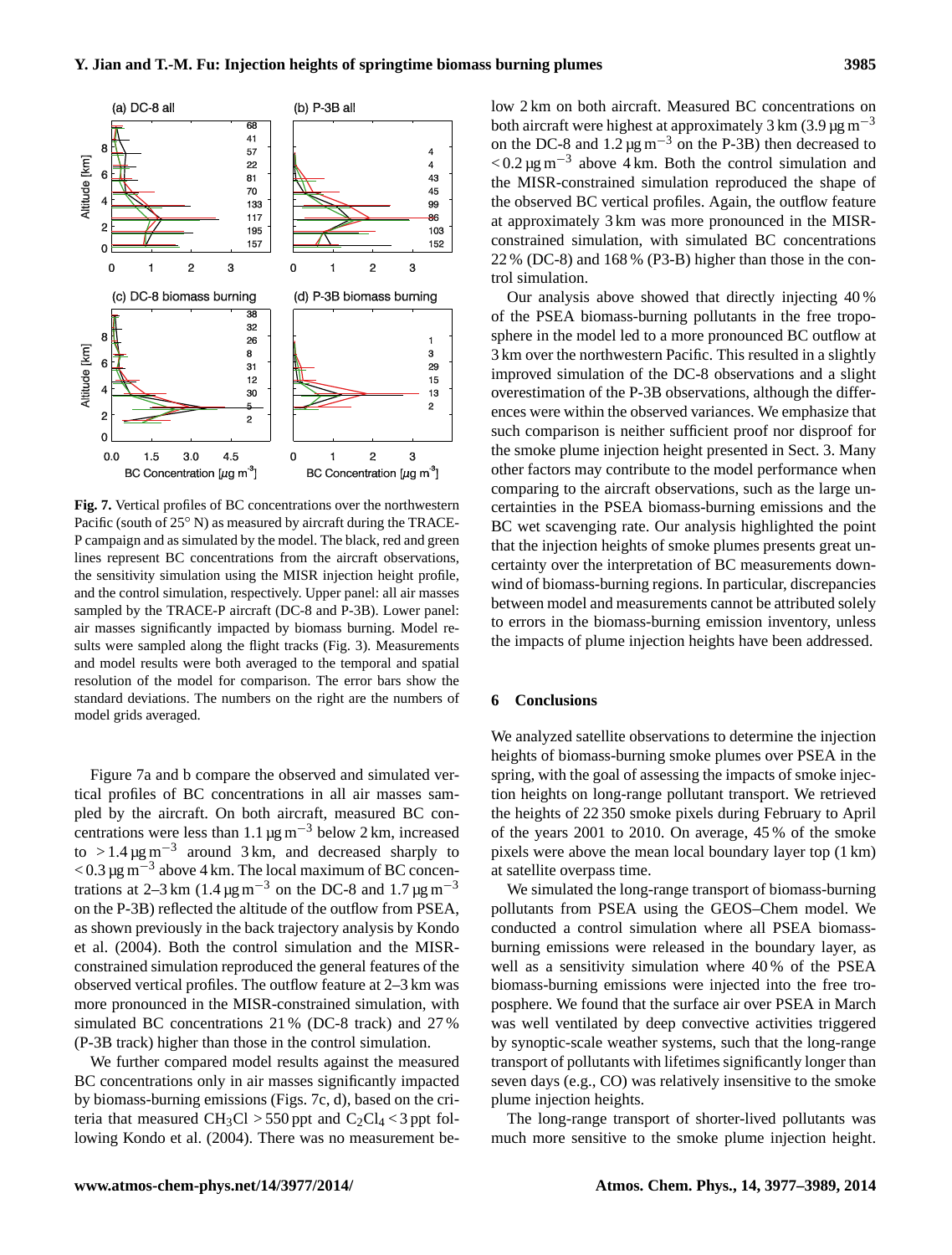The eastward transport of BC to southern China and the northwestern Pacific increased by 20–70 % at 700 hPa. BC concentrations also increased significantly at low altitudes over the tropical northwestern Pacific, due to transport by the Pacific subtropical high pressure system. The direct injection of PSEA biomass-burning  $NO<sub>x</sub>$  into the free troposphere drove increased formation and transport of PAN, which in turn led to a small increase in ozone over downwind regions.

We compared our model results to aircraft measurements over the northwestern Pacific during the TRACE-P campaign (March 2001). The direct injection of 40 % of the PSEA biomass-burning pollutants in the free troposphere in the model led to a more pronounced BC peak at 3 km over the tropical northwestern Pacific, consistent with the outflow feature observed by the aircraft.

Our results showed that the smoke plume injection heights presents great uncertainty over the interpretation of shortlived species measurements downwind of biomass-burning regions. Discrepancies between model and measurements cannot be attributed solely to errors in the biomass-burning emission estimates, unless the impacts of plume injection heights have been addressed.

*Acknowledgements.* This work was funded by the National Natural Science Foundation of China (41222035, 41175101) and by the Ministry of Science and Technology of China (2014CB441303).

Edited by: I. Aben

#### **References**

- Amiridis, V., Giannakaki, E., Balis, D. S., Gerasopoulos, E., Pytharoulis, I., Zanis, P., Kazadzis, S., Melas, D., and Zerefos, C.: Smoke injection heights from agricultural burning in Eastern Europe as seen by CALIPSO, Atmos. Chem. Phys., 10, 11567– 11576, doi:10.5194/acp-10-11567-2010, 2010.
- Bey, I., Jacob, D. J., Yantosca, R. M., Logan, J. A., Field, B. D., Fiore, A. M., Li, Q. B., Liu, H. G. Y., Mickley, L. J., and Schultz, M. G.: Global modeling of tropospheric chemistry with assimilated meteorology: Model description and evaluation, J. Geophys. Res., 106, 23073–23095, doi:10.1029/2001JD000807, 2001.
- Blake, N. J., Blake, D. R., Simpson, I. J., Meinardi, S., Swanson, A. L., Lopez, J. P., Katzenstein, A. S., Barletta, B., Shirai, T., Atlas, E., Sachse, G., Avery, M., Vay, S., Fuelberg, H. E., Kiley, C. M., Kita, K., and Rowland, F. S.: NMHCs and halocarbons in Asian continental outflow during the Transport and Chemical Evolution over the Pacific (TRACE-P) Field Campaign: Comparison With PEM-West B, J. Geophys. Res., 108, 8806, doi:10.1029/2002JD003367, 2003.
- Bond, T. C., Anderson, T. L., and Campbell, D.: Calibration and intercomparison of filter-based measurements of visible light absorption by aerosols, Aerosol Sci. Tech., 30, 582–600, doi:10.1080/027868299304435, 1999.
- Bond, T. C., Doherty, S. J., Fahey, D. W., Forster, P. M., Berntsen, T., DeAngelo, B. J., Flanner, M. G., Ghan, S., Kärcher, B.,

Koch, D., Kinne, S., Kondo, Y., Quinn, P. K., Sarofim, M. C., Schultz, M. G., Venkataraman, C., Zhang, H., Zhang, S., Bellouin, N., Guttikunda, S. K., Hopke, P. K., Jacobson, M. Z., Kaiser, J. W., Klimont, Z., Lohmann, U., Schwarz, J. P., Shindell, D., Storelvmo, T., Warren, S. G., and Zender, C. S.: Bounding the role of black carbon in the climate system: a scientific assessment, J. Geophys. Res., 118, 5380–5552, doi:10.1002/jgrd.50171, 2013.

- Carmichael, G. R., Tang, Y., Kurata, G., Uno, I., Streets, D., Woo, J. H., Huang, H., Yienger, J., Lefer, B., Shetter, R., Blake, D., Atlas, E., Fried, A., Apel, E., Eisele, F., Cantrell, C., Avery, M., Barrick, J., Sachse, G., Brune, W., Sandholm, S., Kondo, Y., Singh, H., Talbot, R., Bandy, A., Thorton, D., Clarke, A., and Heikes, B.: Regional-scale chemical transport modeling in support of the analysis of observations obtained during the TRACE-P experiment, J. Geophys. Res., 108, 8823, doi:10.1029/2002JD003117, 2003.
- Chan, L. Y., Chan, C. Y., Liu, H. Y., Christopher, S., Oltmans, S. J., and Harris, J. M.: A case study on the biomass burning in southeast Asia and enhancement of tropospheric ozone over Hong Kong, Geophys. Res. Lett., 27, 1479–1482, doi:10.1029/1999GL010855, 2000.
- Chen, Y., Li, Q., Randerson, J. T., Lyons, E. A., Kahn, R. A., Nelson, D. L., and Diner, D. J.: The sensitivity of CO and aerosol transport to the temporal and vertical distribution of North American boreal fire emissions, Atmos. Chem. Phys., 9, 6559–6580, doi:10.5194/acp-9-6559-2009, 2009.
- Clarke, A. D., Shinozuka, Y., Kapustin, V. N., Howell, S., Huebert, B., Doherty, S., Anderson, T., Covert, D., Anderson, J., Hua, X., Moore, K. G., McNaughton, C., Carmichael, G., and Weber, R.: Size distributions and mixtures of dust and black carbon aerosol in Asian outflow: physiochemistry and optical properties, J. Geophys. Res., 119, D15S09, doi:10.1029/2003JD004378, 2004.
- Colarco, P., Schoeberl, M., Doddridge, B., Marufu, L., Torres, O., and Welton, E.: Transport of smoke from Canadian forest fires to the surface near Washington, D.C.: Injection height, entrainment, and optical properties, J. Geophys. Res., 109, D06203, doi:10.1029/2003jd004248, 2004.
- Damoah, R., Spichtinger, N., Servranckx, R., Fromm, M., Eloranta, E. W., Razenkov, I. A., James, P., Shulski, M., Forster, C., and Stohl, A.: A case study of pyro-convection using transport model and remote sensing data, Atmos. Chem. Phys., 6, 173– 185, doi:10.5194/acp-6-173-2006, 2006.
- Deng, X., Tie, X., Zhou, X., Wo, D., Zhong, L., Tan, H., Li, F., Huang, X., Bi, X., and Deng, T.: Effects of Southeast Asia biomass burning on aerosols and ozone concentrations over the Pearl River Delta (PRD) region, Atmos. Environ., 42, 8493– 8501, doi:10.1016/j.atmosenv.2008.08.013, 2008.
- Diner, D. J., Beckert, J. C., Reilly, T. H., Bruegge, C. J., Conel, J. E., Kahn, R. A., Martonchik, J. V., Ackerman, T. P., Davies, R., Gerstl, S. A. W., Gordon, H. R., Muller, J. P., Myneni, R. B., Sellers, P. J., Pinty, B., and Verstraete, M. M.: Multi-angle Imaging SpectroRadiometer (MISR) instrument description and experiment overview, IEEE T. Geosci. Remote, 36, 1072–1087, doi:10.1109/36.700992, 1998.
- Duncan, B. N., Martin, R. V., Staudt, A. C, Yevich, R., and Logan, J. A.: Interannual and seasonal variability of biomass burning emissions constrained by satellite observations, J. Geophys. Res., 108, 4100, doi:1029/2002JD002378, 2001.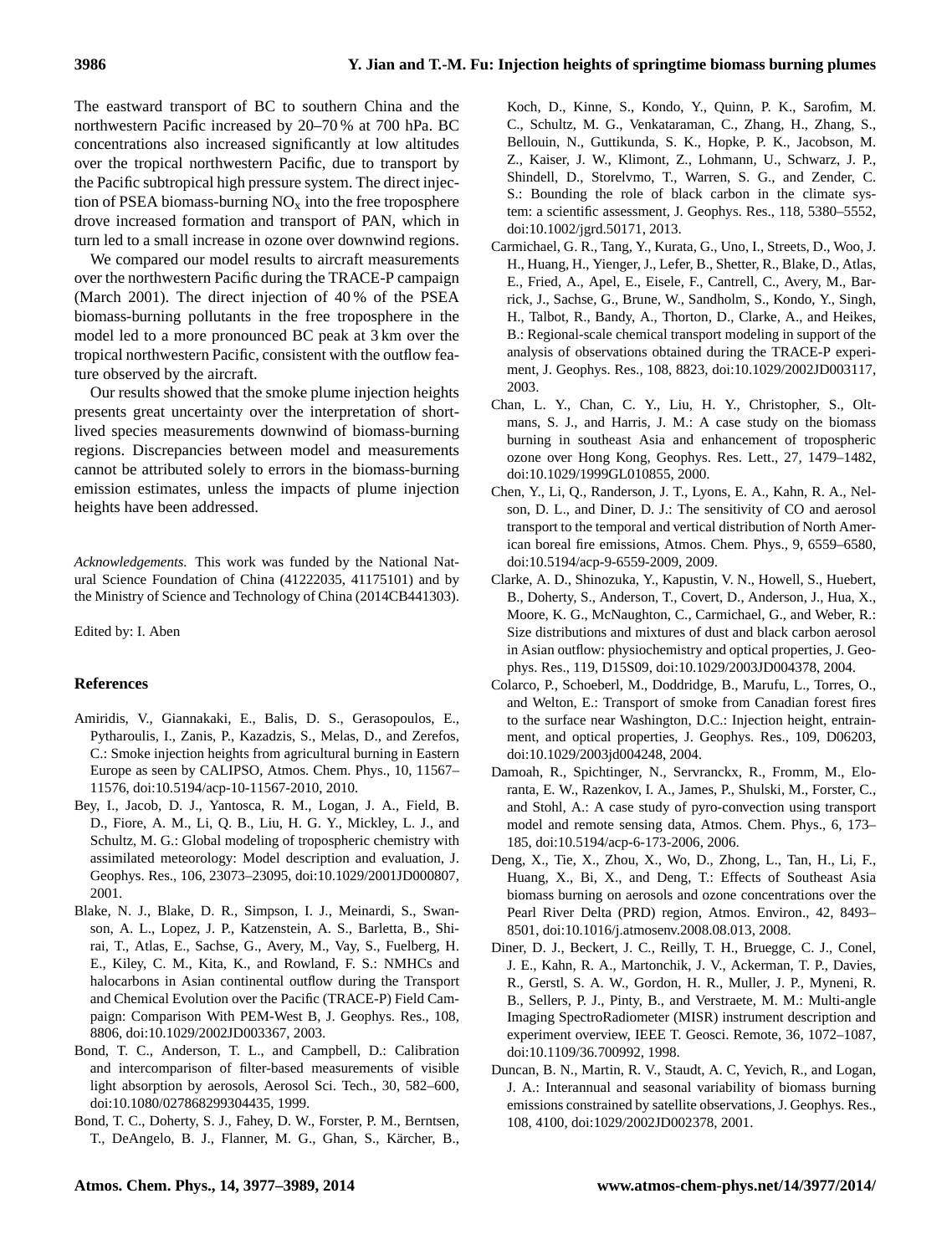- Ferguson, S. A., Collins, R. L., Ruthford, J., and Fukuda, M.: Vertical distribution of nighttime smoke following a wildland biomass fire in boreal Alaska, J. Geophys. Res., 108, 4743, doi:10.1029/2002JD003324, 2003.
- Fox, J., Fujita, Y., Ngidang, D., Peluso, N., Potter, L., Sakuntaladewi, N., Sturgeon, J., and Thomas, D.: Policies, Political-Economy, and Swidden in Southeast Asia, Hum. Ecol., 37, 305– 322, doi:10.1007/s10745-009-9240-7, 2009.
- Freitas, S. R., Longo, K. M., and Andreae, M. O.: Impact of including the plume rise of vegetation fires in numerical simulations of associated atmospheric pollutants, Geophys. Res. Lett., 33, L17808, doi:10.1029/2006GL026608, 2006.
- Freitas, S. R., Longo, K. M., Chatfield, R., Latham, D., Silva Dias, M. A. F., Andreae, M. O., Prins, E., Santos, J. C., Gielow, R., and Carvalho Jr., J. A.: Including the sub-grid scale plume rise of vegetation fires in low resolution atmospheric transport models, Atmos. Chem. Phys., 7, 3385–3398, doi:10.5194/acp-7-3385-2007, 2007.
- Friedl, M. A., Sulla-Menashe, D., Tan, B., Schneider, A., Ramankutty, N., Sibley, A., and Huang, X.: MODIS Collection 5 global land cover: Algorithm refinements and characterization of new datasets, Remote Sens. Environ., 114, 168–182, doi:10.1016/j.rse.2009.08.016, 2010.
- Fromm, M., Bevilacqua, R., Servranckx, R., Rosen, J., Thayer, J. P., Herman, J., and Larko, D.: Pyro-cumulonimbus injection of smoke to the stratosphere: Observations and impact of a super blowup in northwestern Canada on 3–4 August 1998, J. Geophys. Res., 110, D08205, doi:10.1029/2004JD005350, 2005.
- Fu, T.-M., Jacob, D. J., Palmer, P. I., Chance, K., Wang, Y. X., Barletta, B., Blake, D. R., Stanton, J. C., and Pilling, M. J.: Space-based formaldehyde measurements as constraints on volatile organic compound emissions in east and south Asia and implications for ozone, J. Geophys. Res., 112, D06312, doi:10.1029/2006JD007853, 2007.
- Fu, J. S., Hsu, N. C., Gao, Y., Huang, K., Li, C., Lin, N.-H., and Tsay, S.-C.: Evaluating the influences of biomass burning during 2006 BASE-ASIA: a regional chemical transport modeling, Atmos. Chem. Phys., 12, 3837–3855, doi:10.5194/acp-12-3837- 2012, 2012.
- Giglio, L.: Characterization of the tropical diurnal fire cycle using VIRS and MODIS observations, Remote Sens. Environ., 108, 407–421, doi:10.1016/j.rse.2006.11.018, 2007.
- Giglio, L., Descloitres, J., Justice, C. O., and Kaufman, Y. J.: An enhanced contextual fire detection algorithm for MODIS, Remote Sens. Environ., 87, 273–282, doi:10.1016/S0034- 4257(03)00184-6, 2003.
- Giglio, L., Randerson, J. T., and van der Werf, G. R.: Analysis of daily, monthly, and annual burned area using the fourthgeneration global fire emissions database (GFED4), J. Geophys. Res., 118, 317–328, doi:10.1002/jgrg.20042, 2013.
- Guenther, A. B., Jiang, X., Heald, C. L., Sakulyanontvittaya, T., Duhl, T., Emmons, L. K., and Wang, X.: The Model of Emissions of Gases and Aerosols from Nature version 2.1 (MEGAN2.1): an extended and updated framework for modeling biogenic emissions, Geosci. Model Dev., 5, 1471-1492, doi:10.5194/gmd-5- 1471-2012, 2012.
- Heald, C. L., Jacob, D. J., Jones, D. B., Palmer, P. I., Logan, J. A., Streets, D., Sachse, G. W., Gille, J. C., Hoffman, R. N., and Nehrkorn, T.: Comparative inverse analysis of satellite (MO-

PITT) and aircraft (TRACE-P) observations to estimate Asian sources of carbon monoxide, J. Geophys. Res., 109, D23306, doi:10.1029/2004JD005185, 2004.

- Jacob, D. J., Crawford, J. H., Kleb, M. M., Connors, V. S., Bendura, R. J., Raper, J. L., Sachse, G. W., Gille, J. C., Emmons, L., and Heald, C. L.: Transport and Chemical Evolution over the Pacific (TRACE-P) aircraft mission: Design, execution, and first results, J. Geophys. Res., 108, 9000, doi:10.1029/2002jd003276, 2003.
- Kahn, R. A., Li, W.-H., Moroney, C., Diner, D. J., Martonchik, J. V., and Fishbein, E.: Aerosol source plume physical characteristics from space-based multiangle imaging, J. Geophys. Res., 112, D11205, doi:10.1029/2006JD007647, 2007.
- Kahn, R. A., Chen, Y., Nelson, D. L., Leung, F. Y., Li, Q. B., Diner, D. J., and Logan, J. A.: Wildfire smoke injection heights: two perspectives from space, Geophys. Res. Lett., 35, L04809, doi:10.1029/2007GL032165, 2008.
- Koch, D. and Del Genio, A. D.: Black carbon semi-direct effects on cloud cover: review and synthesis, Atmos. Chem. Phys., 10, 7685–7696, doi:10.5194/acp-10-7685-2010, 2010.
- Kondo, Y., Morino, Y., Takegawa, N., Koike, M., Kita, K., Miyazaki, Y., Sachse, G. W., Vay, S. A., Avery, M. A., Flocke, F., Weinheimer, A. J., Eisele, F. L., Zondlo, M. A., Weber, R. J., Singh, H. B., Chen, G., Crawford, J., Blake, D. R., Fuelberg, H. E., Clarke, A. D., Talbot, R. W., Sandholm, S. T., Browell, E. V., Streets, D. G., and Liley, B.: Impacts of biomass burning in Southeast Asia on ozone and reactive nitrogen over the western Pacific in spring, J. Geophys. Res., 109, D15S12, doi:10.1029/2003JD004203, 2004.
- Labonne, M., Breon, F. M., and Chevallier, F.: Injection height of biomass burning aerosols as seen from a spaceborne lidar, Geophys. Res. Lett., 34, L11806, doi:10.1029/2007GL029311, 2007.
- Leung, F.-Y. T., Logan, J. A., Park, R., Hyer, E., Kasischke, E., Streets, D., and Yurganov, L.: Impacts of enhanced biomass burning in the boreal forests in 1998 on tropospheric chemistry and the sensitivity of model results to the injection height of emissions, J. Geophys. Res., 112, D10313, doi:10.1029/2006JD008132, 2007.
- Lin, C.-Y., Hsu, H.-M., Lee, Y. H., Kuo, C. H., Sheng, Y.-F., and Chu, D. A.: A new transport mechanism of biomass burning from Indochina as identified by modeling studies, Atmos. Chem. Phys., 9, 7901–7911, doi:10.5194/acp-9-7901-2009, 2009.
- Lin, C.-Y., Chang, C.-C., Chan, C. Y., Kuo, C. H., Chen, W.-C., Chu, D. A., and Liu, S. C.: Characteristics of springtime profiles and sources of ozone in the low troposphere over northern Taiwan, Atmos. Environ., 44, 182–193, doi:10.1016/j.atmosenv.2009.10.020, 2010.
- Lin, J.-T. and McElroy, M. B.: Impacts of boundary layer mixing on pollutant vertical profiles in the lower troposphere: implications to satellite remote sensing, Atmos. Environ., 44, 1726– 1739, doi:10.1016/j.atmosenv.2010.02.009, 2010.
- Liu, H., Chang, W. L., Oltmans, S. J., Chan, L. Y., and Harris, J. M.: On springtime high ozone events in the lower troposphere from Southeast Asian biomass burning, Atmos. Environ., 33, 2403– 2410, doi:10.1016/S1352-2310(98)00357-4, 1999.
- Liu, H. Y., Jacob, D. J., Bey, I., and Yantosca, R. M.: Constraints from Pb-210 and Be-7 on wet deposition and transport in a global three-dimensional chemical tracer model driven by assimilated meteorological fields, J. Geophys. Res., 106, 12109– 12128, 2001.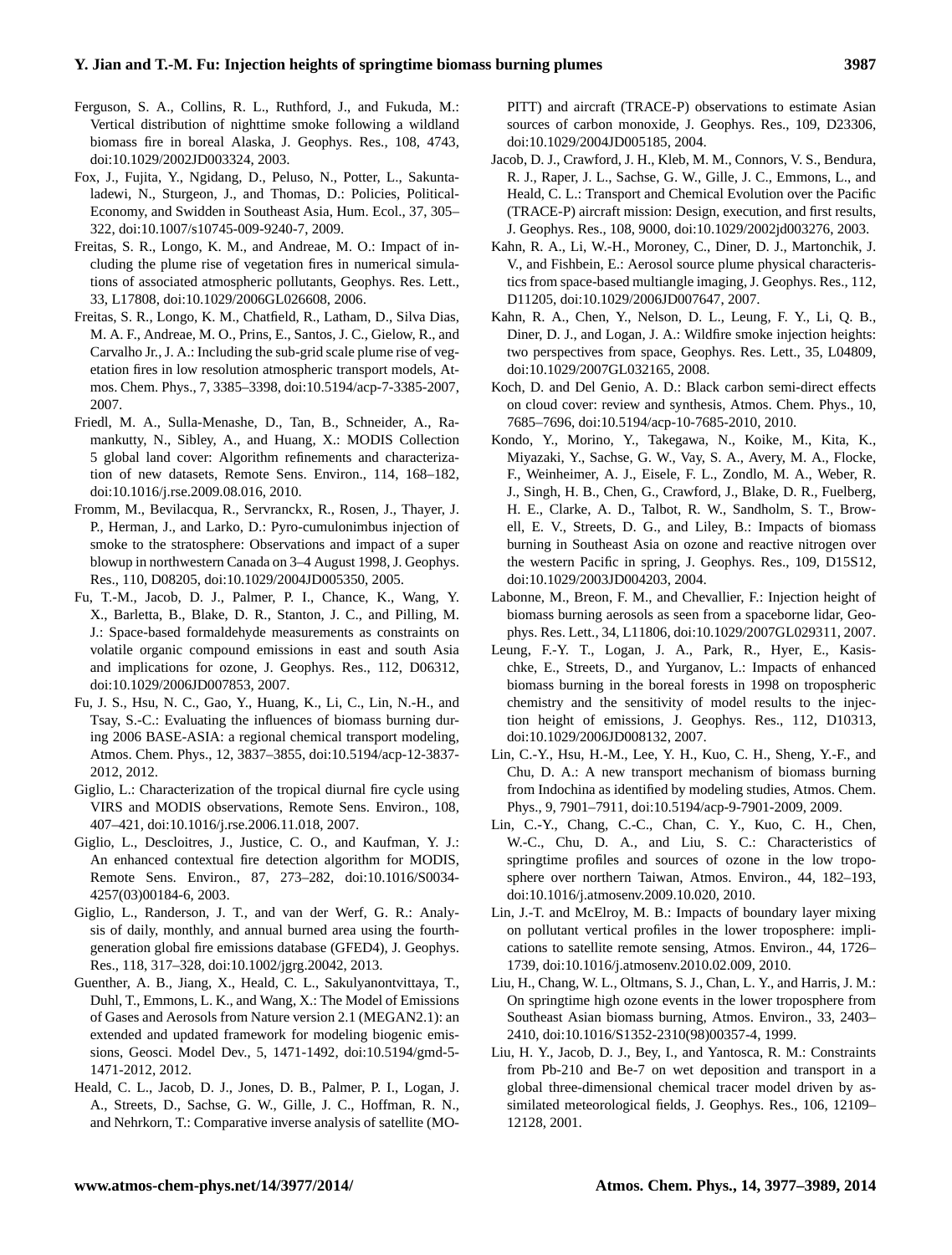- Liu, H. Y., Jacob, D. J., Bey, I., Yantosca, R. M., Duncan, B. N., and Sachse, G. W.: Transport pathways for Asian pollution outflow over the Pacific: Interannual and seasonal variations, J. Geophys. Res., 108, 8786, doi:10.1029/2002JD003102, 2003.
- Mao, J., Jacob, D. J., Evans, M. J., Olson, J. R., Ren, X., Brune, W. H., Clair, J. M. St., Crounse, J. D., Spencer, K. M., Beaver, M. R., Wennberg, P. O., Cubison, M. J., Jimenez, J. L., Fried, A., Weibring, P., Walega, J. G., Hall, S. R., Weinheimer, A. J., Cohen, R. C., Chen, G., Crawford, J. H., McNaughton, C., Clarke, A. D., Jaeglé, L., Fisher, J. A., Yantosca, R. M., Le Sager, P., and Carouge, C.: Chemistry of hydrogen oxide radicals  $(HO_x)$  in the Arctic troposphere in spring, Atmos. Chem. Phys., 10, 5823– 5838, doi:10.5194/acp-10-5823-2010, 2010.
- Mazzoni, D., Logan, J. A., Diner, D., Kahn, R., Tong, L. L., and Li, Q. B.: A data-mining approach to associating MISR smoke plume heights with MODIS fire measurements, Remote Sens. Environ., 107, 138–148, doi:10.1016/j.rse.2006.08.014, 2007.
- Mims, S. R., Kahn, R. A., Moroney, C. M., Gaitley, B. J., Nelson, D. L., and Garay, M. J.: MISR Stereo heights of grassland fire smoke plumes in Australia, IEEE T. Geosci. Remote, 48, 25–35, doi:10.1109/TGRS.2009.2027114, 2010.
- Miyazaki, Y., Kondo, Y., Koike, M., Fuelberg, H. E., Kiley, C. M., Kita, K., Takegawa, N., Sachse, G. W., Flocke, F., Weinheimer, A. J., Singh, H. B., Eisele, F. L., Zondlo, M., Talbot, R. W., Sandholm, S. T., Avery, M. A., and Blake, D. R.: Synoptic-scale transport of reactive nitrogen over the western Pacific in spring, J. Geophys. Res., 108, 8788, doi:10.1029/2002JD003248, 2003.
- Moore, K. G., Clarke, A. D., Kapustin, V. N., McNaughton, C., Anderson, B. E., Winstead, E. L., Weber, R., Ma, Y., Lee, Y. N., Talbot, R., Dibb, J., Anderson, T., Doherty, S., Covert, D., and Rogers, D.: A comparison of similar aerosol measurements made on the NASA P3-B, DC-8, and NSFC-130 aircraft during TRACE-P and ACE-Asia, J. Geophys. Res., 109, D15S15, doi:10.1029/2003jd003543, 2004.
- Moroney, C., Davies, R., and Muller, J. P.: Operational retrieval of cloud-top heights using MISR data, IEEE T. Geosci. Remote, 40, 1532–1540, doi:10.1109/TGRS.2002.801150, 2002.
- Myneni, R. B., Hoffman, S., Knyazikhin, Y., Privette, J. L., Glassy, J., Tian, Y., Wang, Y., Song, X., Zhang, Y., Smith, G. R., Lotsch, A., Friedl, M., Morisette, J. T., Votava, P., Nemani, R. R., and Running, S. W.: Global products of vegetation leaf area and fraction absorbed PAR from year one of MODIS data, Remote Sens. Environ., 83, 214–231, doi:10.1016/s0034- 4257(02)00074-3, 2002.
- Nelson, D. L., Chen, Y., Kahn, R. A., Diner, D. J., and Mazzoni, D.: Example applications of the MISR INteractive eXplorer (MINX) software tool to wild?re smoke plume analyses, in: SPIE 7089 Remote Sensing of Fire: Science and Application, San Diego, USA, 27 August 2008, 708909, 2008.
- Nelson, D. L., Garay, M. J., Kahn, R. A., and Dunst, B. A.: Stereoscopic height and wind retrievals for aerosol plumes with the MISR INteractive eXplorer (MINX), Remote Sens., 5, 4593– 4628, doi:10.3390/rs5094593, 2013.
- Olivier, J. G. J. and Berdowski, J. J. M.: Global emissions sources and sinks, in: The Climate System, edited by: Berdowski, J., Guicherit, R., and Heij, B. J., A. A. Balkema Publishers/Swets & Zeitlinger Publishers, Lisse, the Netherlands, 33–78, 2001.
- Park, R. J., Jacob, D. J., Palmer, P. I., Clarke, A. D., Weber, R. J., Zondlo, M. A., Eisele, F. L., Bandy, A. R., Thornton, D. C.,

Sachse, G. W., and Bond, T. C.: Export efficiency of black carbon aerosol in continental outflow: Global implications, J. Geophys. Res., 110, D11205, doi:10.1029/2004JD005432, 2005.

- Rio, C., Hourdin, F., and Chédin, A.: Numerical simulation of tropospheric injection of biomass burning products by pyro-thermal plumes, Atmos. Chem. Phys., 10, 3463–3478, doi:10.5194/acp-10-3463-2010, 2010.
- Schultz, M., Backman, L., Balkanski, Y., Bjoerndalsaeter, S., Brand, R., Burrows, J., Dalsoeren, S., de Vasconcelos, M., Grodtmann, B., Hauglustaine, D., Heil, A., Hoelzemann, J., Isaksen, I., Kaurola, J., Knorr, W., Ladstaetter-Weienmayer, A., Mota, B., Oom, D., Pacyna, J., Panasiuk, D., Pereira, J., Pulles, T., Pyle, J., Rast, S., Richter, A., Savage, N., Schnadt, C., Schulz, M., Spessa, A., Staehelin, J., Sundet, J., Szopa, S., Thonicke, K., van het Bolscher, M., van Noije, T., van Velthoven, P., Vik, A., and Wittrock, F.: REanalysis of the TROpospheric chemical composition over the past 40 years (RETRO) – A long-term global modeling study of tropospheric chemistry, Report No. 48/2007, Reports on Earth System Science, Max Planck Institute for Meteorology, Julich/Hamburg, Germany, 2007.
- Streets, D. G., Yarber, K. F., Woo, J. H., and Carmichael, G. R.: Biomass burning in Asia: Annual and seasonal estimates and atmospheric emissions, Global Biogeochem. Cy., 17, 1099, doi:10.1029/2003gb002040, 2003a.
- Streets, D. G., Bond, T. C., Carmichael, G. R., Fernandes, S. D., Fu, Q., He, D., Klimont, Z., Nelson, S. M., Tsai, N. Y., Wang, M. Q., Woo, J.-H., and Yarber, K. F.: An inventory of gaseous and primary aerosol emissions in Asia in the year 2000, J. Geophys. Res., 108, 8809, doi:10.1029/2002JD003093, 2003b.
- Tosca, M. G., Randerson, J. T., Zender, C. S., Nelson, D. L., Diner, D. J., and Logan, J. A.: Dynamics of fire plumes and smoke clouds associated with peat and deforestation fires in Indonesia, J. Geophys. Res., 116, D08207, doi:10.1029/2010JD015148, 2011.
- Turquety, S., Logan, J. A., Jacob, D. J., Hudman, R. C., Leung, F. Y., Heald, C. L., Yantosca, R. M., Wu, S. L., Emmons, L. K., Edwards, D. P., and Sachse, G. W.: Inventory of boreal fire emissions for North America in 2004: Importance of peat burning and pyroconvective injection, J. Geophys. Res., 112, 1–13, doi:10.1029/2006JD007281, 2007.
- Val Martin, M., Logan, J. A., Kahn, R. A., Leung, F.-Y., Nelson, D. L., and Diner, D. J.: Smoke injection heights from fires in North America: analysis of 5 years of satellite observations, Atmos. Chem. Phys., 10, 1491–1510, doi:10.5194/acp-10-1491- 2010, 2010.
- Val Martin, M., Kahn, R. A., Logan, J. A., Paugam, R., Wooster, M., and Ichoku, C.: Space-based observational constraints for 1- D fire smoke plume-rise models, J. Geophys. Res., 117, D22204, doi:10.1029/2012jd018370, 2012.
- van der Werf, G. R., Randerson, J. T., Giglio, L., Collatz, G. J., Kasibhatla, P. S., and Arellano Jr., A. F.: Interannual variability in global biomass burning emissions from 1997 to 2004, Atmos. Chem. Phys., 6, 3423–3441, doi:10.5194/acp-6-3423-2006, 2006.
- Wang, Y. H., Jacob, D. J., and Logan, J. A.: Global simulation of tropospheric  $O-3-NO<sub>x</sub>$ -hydrocarbon chemistry 1. Model formulation, J. Geophys. Res., 103, 10713–10725, doi:10.1029/98JD00158, 1998.